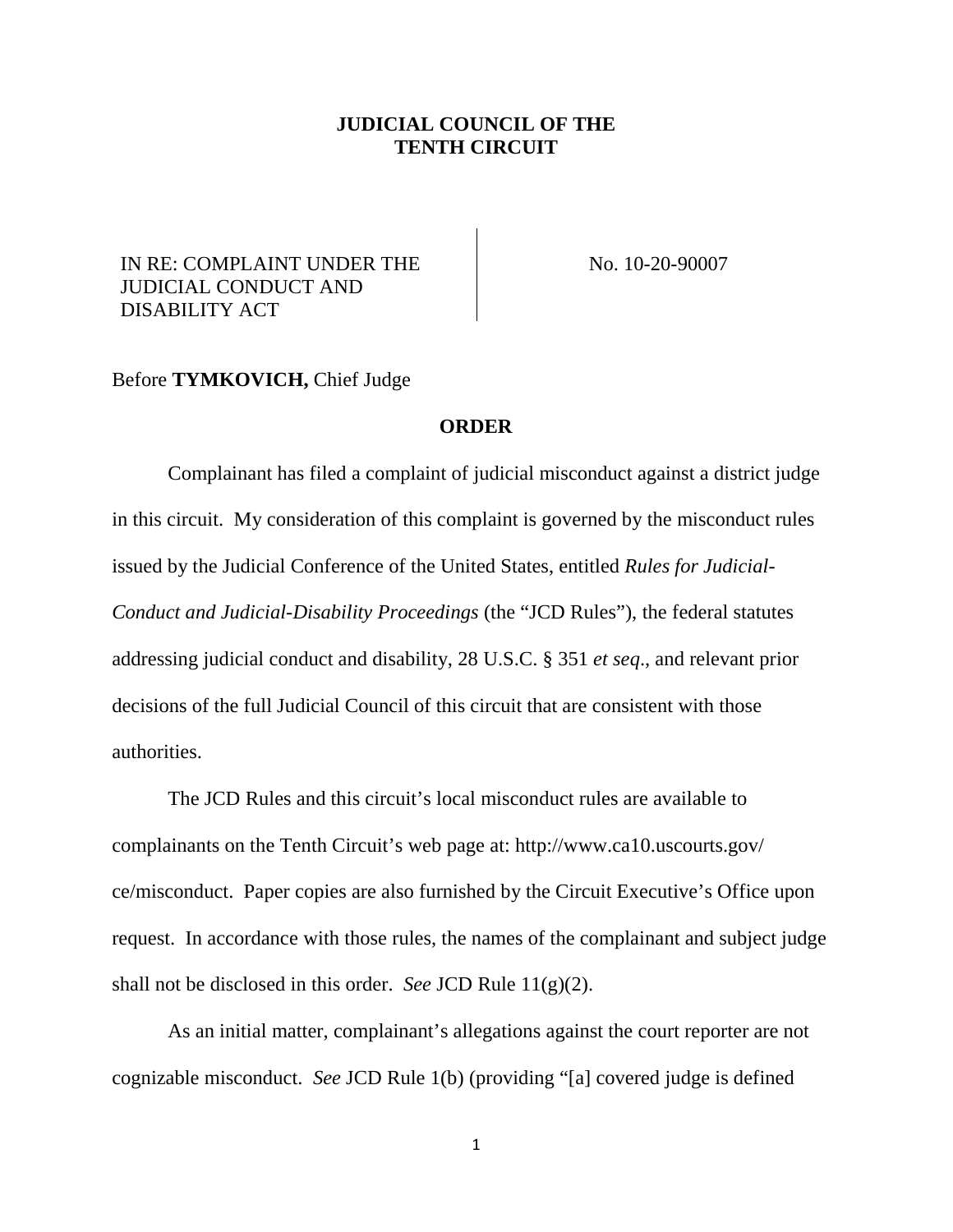under the Act and is limited to judges of United States courts of appeals, judges of United States district courts, judges of United States bankruptcy courts, United States magistrate judges, and judges of the courts specified in 28 U.S.C. § 363").

Complainant alleges the subject judge engaged in misconduct while assigned to complainant's criminal matter. He contends the judge improperly denied complainant a due process hearing based upon a fact that the judge knew to be false and which tainted the entire judicial process.

Complainant's assertion that the judge improperly denied complainant a due process hearing is not cognizable as misconduct because it is "directly related to the merits of a decision or procedural ruling." JCD Rule 11(c)(1)(B); *see also* Commentary to JCD Rule 4 (stating that "[a]ny allegation that calls into question the correctness of an official decision or procedural ruling of a judge—without more—is merits-related").

Complainant's contention that the judge based his decision on a fact that the judge knew to be false is unsupported. Complainant vaguely suggests I review a different misconduct complaint for evidence of an improper motive in his case. No such evidence was provided in the complainant's complaint or in the complaint he points to. While allegations of an improper motive can state a valid claim for misconduct even when the allegation relates to a judge's ruling, *see* Commentary to JCD Rule 4, this claim fails because it is completely unsupported. The JCD Rules require complainants to support their allegations with "sufficient evidence to raise an inference that misconduct has occurred." *See* JCD Rule 11(c)(1)(D).

2